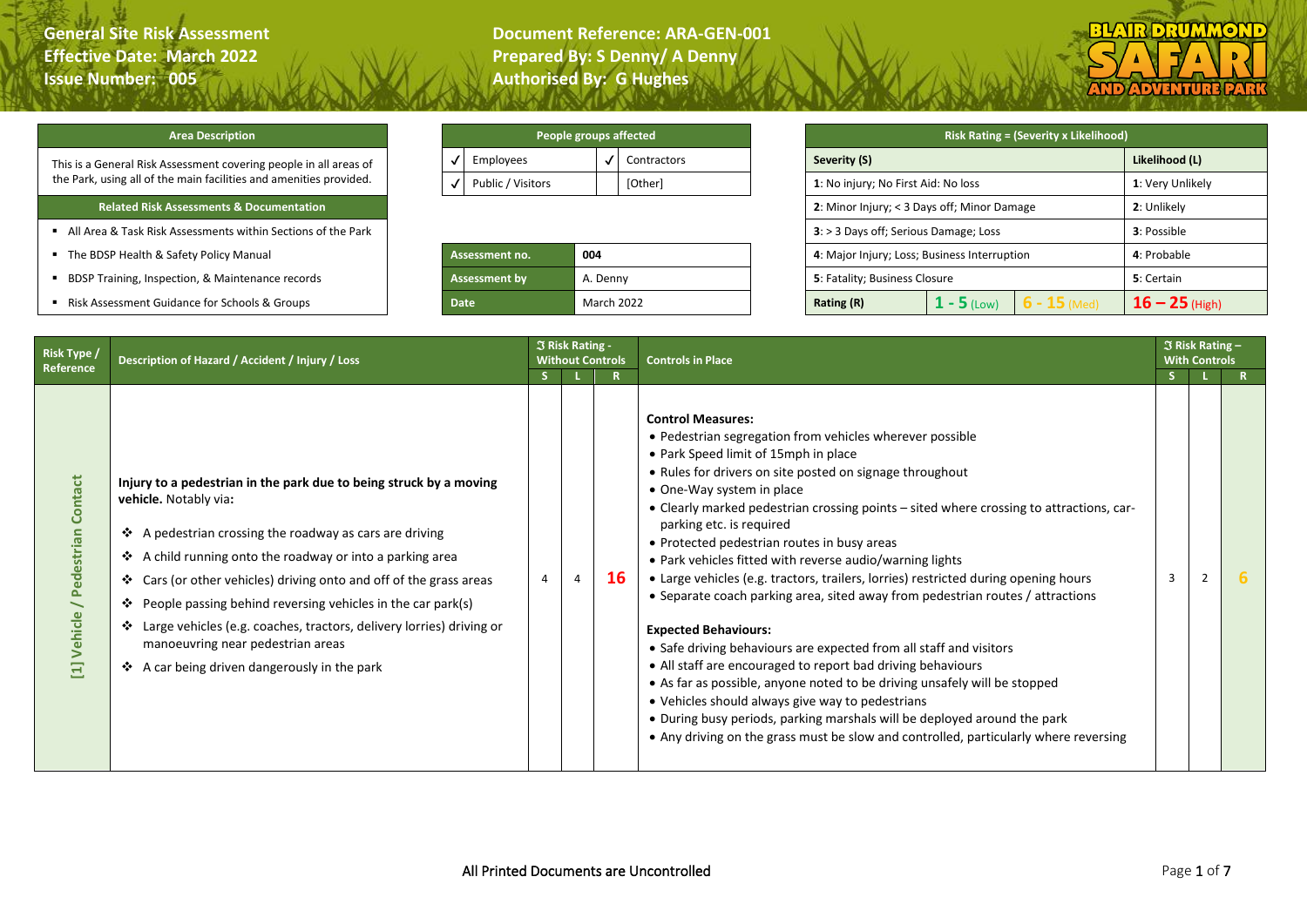| Animals<br>Contact with Dangerous<br>$\overline{\mathbf{z}}$             | Serious Injury to a person due to contact with a Dangerous Animal.<br>Notably via:<br>❖ A person's fingers or hands pushed through fencing around an<br>enclosure being bitten or pulled by the animal<br>❖ A person reaching, leaning, or climbing over a barrier between<br>themselves and an animal (e.g. at the sealion pool)<br>❖ Car windows being wound-down within the lion section, or other<br>drive through area<br>❖ A person exiting their vehicle in a drive through area<br>❖ Animals pushing up against their enclosure fencing<br>❖ For Contact with an Escaped Animal, see section [4]      | 5              | $\overline{3}$ | 15 | <b>Control Measures:</b><br>• Dangerous animal enclosures are double fenced, and/or have a stand-off fence<br>• Several dangerous animal enclosures have additional electric fences<br>• Suitable viewing platforms are provided, overlooking enclosures<br>• Information signs are in place at each enclosure<br>• CCTV cameras are in place at key locations throughout the park<br>• Chimpanzees are viewed via the boat trip, with no possible contact<br>• The drive-through enclosures are manned by a local, armed, warden in a vehicle<br>• All vehicles passing into the lion enclosure are checked for closed windows<br>• An emergency protocol is in place for breakdowns and vehicle emergencies<br>• Warning signs, audible messages, and leaflets inform visitors of rules in the area<br><b>Expected Behaviours:</b><br>• Visitors are expected to follow the advice in the awareness leaflets provided<br>• Unauthorised persons must never enter any animal area without permission<br>• Wardens will monitor vehicles in the drive through areas<br>• Visitors must follow instructions given to them by wardens in the drive through area | $\overline{a}$ | 2              |  |
|--------------------------------------------------------------------------|---------------------------------------------------------------------------------------------------------------------------------------------------------------------------------------------------------------------------------------------------------------------------------------------------------------------------------------------------------------------------------------------------------------------------------------------------------------------------------------------------------------------------------------------------------------------------------------------------------------|----------------|----------------|----|---------------------------------------------------------------------------------------------------------------------------------------------------------------------------------------------------------------------------------------------------------------------------------------------------------------------------------------------------------------------------------------------------------------------------------------------------------------------------------------------------------------------------------------------------------------------------------------------------------------------------------------------------------------------------------------------------------------------------------------------------------------------------------------------------------------------------------------------------------------------------------------------------------------------------------------------------------------------------------------------------------------------------------------------------------------------------------------------------------------------------------------------------------------|----------------|----------------|--|
| Low Risk Animals<br>Contact with<br>$\overline{\overline{\overline{m}}}$ | Injury to a person due to contact with a low-risk animal (e.g. goats,<br>alpaca, chickens). Notably via:<br>A person being bitten by a Pets Farm animal (e.g. pig; goat) while<br>reaching in to touch them<br>❖ A child or person being knocked over, stood on, or struck by an<br>animal (accidental)<br>A child or person being knocked over, stood on, or struck by an<br>animal (non-accidental, e.g. aggravated animal)<br>❖ A person reaching, leaning, or climbing over a barrier between<br>themselves and an animal (e.g. otters, penguins, meerkats)<br>❖ For Zoonoses & Bacteria, see section [5] | $\overline{a}$ | $\overline{3}$ | 12 | <b>Control Measures:</b><br>• Pets farm and other low-hazard animals are behind single-fence enclosures<br>. No full-body contact with the Pets Farm animals is possible - hands only<br>• Information signs are in place throughout Pets Farm<br>• Animals in Pets Farm are regularly handled - the temperaments of these animals are<br>generally expected to be good around people<br><b>Expected Behaviours:</b><br>• Visitors are expected to follow the advice in the awareness leaflets provided<br>• No feeding of animals is permitted<br>• Other single-enclosed animals (e.g. meerkats; penguins) must not be touched by<br>visitors - Animals may only be contacted in the Pets Farm area<br>• Visitors in Pets Farm must keep hands clear of animal's mouths                                                                                                                                                                                                                                                                                                                                                                                     | $\overline{2}$ | $\overline{2}$ |  |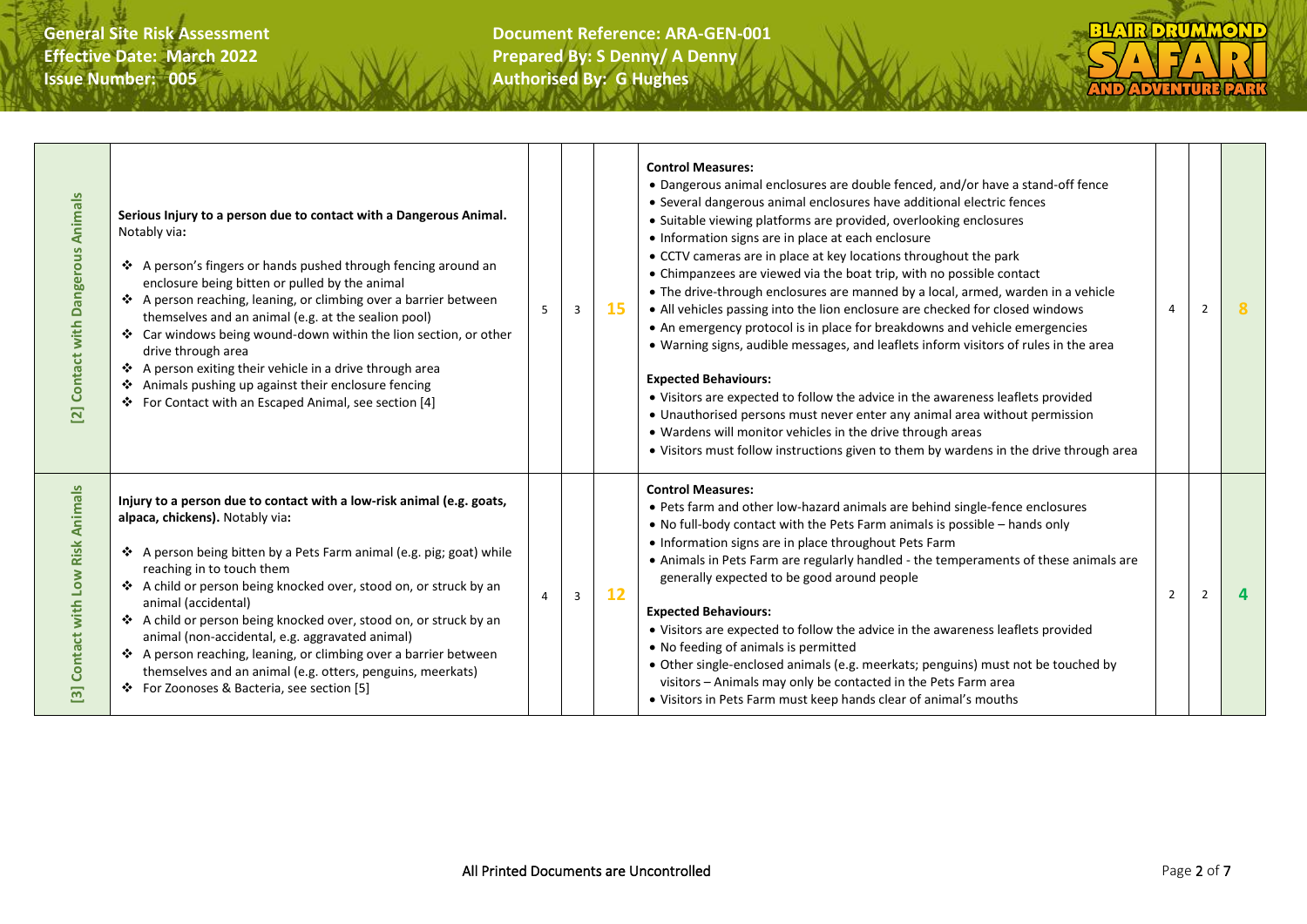

| <b>Animal Escape</b><br>$\overline{E}$                    | Injury to a visitor or member of staff due to contact with an escaped<br>animal. Notably via:<br>❖ A person attacked by an escaped animal<br>❖ A person accidentally injured by an escaped animal<br>❖ A person being injured due to a panicked or unmanaged response<br>to an escaped animal                                                                                                        | 5              | $\overline{3}$ | 15 | <b>Control Measures:</b><br>• All staff are trained on the Animal Escape Protocol<br>• Staff are equipped with radios & know the emergency call procedure<br>• A responsible manager for emergency issues is always on site<br>• The park has suitably trained & equipped firearm response personnel<br>• Animal enclosures are suitably designed to be secure for that type of animal<br>• The drive through area is patrolled by armed wardens<br>• The drive through lion enclosure is double gated and manned from a control tower<br>(with line of sight over vehicles & animals; & communication with local wardens)<br><b>Expected Behaviours:</b><br>• Daily visual checks of enclosures by keepers<br>• In the event of an issue, staff and visitors must follow instructions to go inside<br>buildings or vehicles and stay until given the all clear | $\overline{2}$ | $\overline{2}$ | 4 |
|-----------------------------------------------------------|------------------------------------------------------------------------------------------------------------------------------------------------------------------------------------------------------------------------------------------------------------------------------------------------------------------------------------------------------------------------------------------------------|----------------|----------------|----|-----------------------------------------------------------------------------------------------------------------------------------------------------------------------------------------------------------------------------------------------------------------------------------------------------------------------------------------------------------------------------------------------------------------------------------------------------------------------------------------------------------------------------------------------------------------------------------------------------------------------------------------------------------------------------------------------------------------------------------------------------------------------------------------------------------------------------------------------------------------|----------------|----------------|---|
| <b>Bacteria</b><br>ಡ<br><b>Zoonoses</b><br>$\overline{E}$ | Ill health caused by exposure to bacteria, virus, or other agent<br>carried by animals. Notably via:<br>❖ E-Coli infection from ingestion after contact with animal faeces<br>❖ Other zoonotic infection due to contact with animals (e.g.<br>Psittacosis; Leptospirosis; Salmonella)<br>❖ Consumption of food after contact with animals<br>See separate Covid-19 Risk Assessments - ARA-GEN-008 /9 | 4              | $\overline{3}$ | 12 | <b>Control Measures:</b><br>• Hand washing stations placed at key locations on site<br>• Warning signage is in place by the wash stations and in other areas of the park<br>• A repeating PA announcement is in place by the wash stations<br>• An information leaflet is provided to all visitors on entry<br>• Animals are regularly tested for infection & wormed by a veterinarian<br>• Catering facilities are regularly inspected by EHO<br>• All catering staff are food-hygiene trained<br><b>Expected Behaviours:</b><br>• Visitors are expected to follow the advice in the awareness leaflets provided<br>• All persons on site should wash hands regularly - and always before eating or drinking                                                                                                                                                   | $\overline{2}$ | $\overline{2}$ |   |
| <b>First Aid</b><br>[6] Minor Injury &                    | Issues due to an accidental injury on site. Notably via:<br>❖ A child accidentally cuts or bruises themselves due to falling in the<br>playground; while running on the grass; etc.<br>❖ A person stung by a wasp or bee<br>❖ A pedestrian tripping on a step and being injured when they fall<br>❖ A person becomes seriously ill while on site (e.g. stroke)                                       | $\overline{4}$ | $\overline{3}$ | 12 | <b>Control Measures:</b><br>• First Aid Trained Staff are on site each day<br>• Staff carry radios across the site and are briefed in how to contact a first aider<br>• First Aid Kits are in place throughout the park<br>• A First Aid room is available by the coach park<br>• A defibrillator is available in the First Aid room<br><b>Expected Behaviours:</b><br>• First Aiders will respond to an incident as necessary - this may include calling<br>emergency services<br>• Visitors are expected to follow the advice in the awareness leaflets provided<br>• Anyone requiring First Aid must contact a member of staff                                                                                                                                                                                                                               | $\overline{2}$ | $\overline{2}$ |   |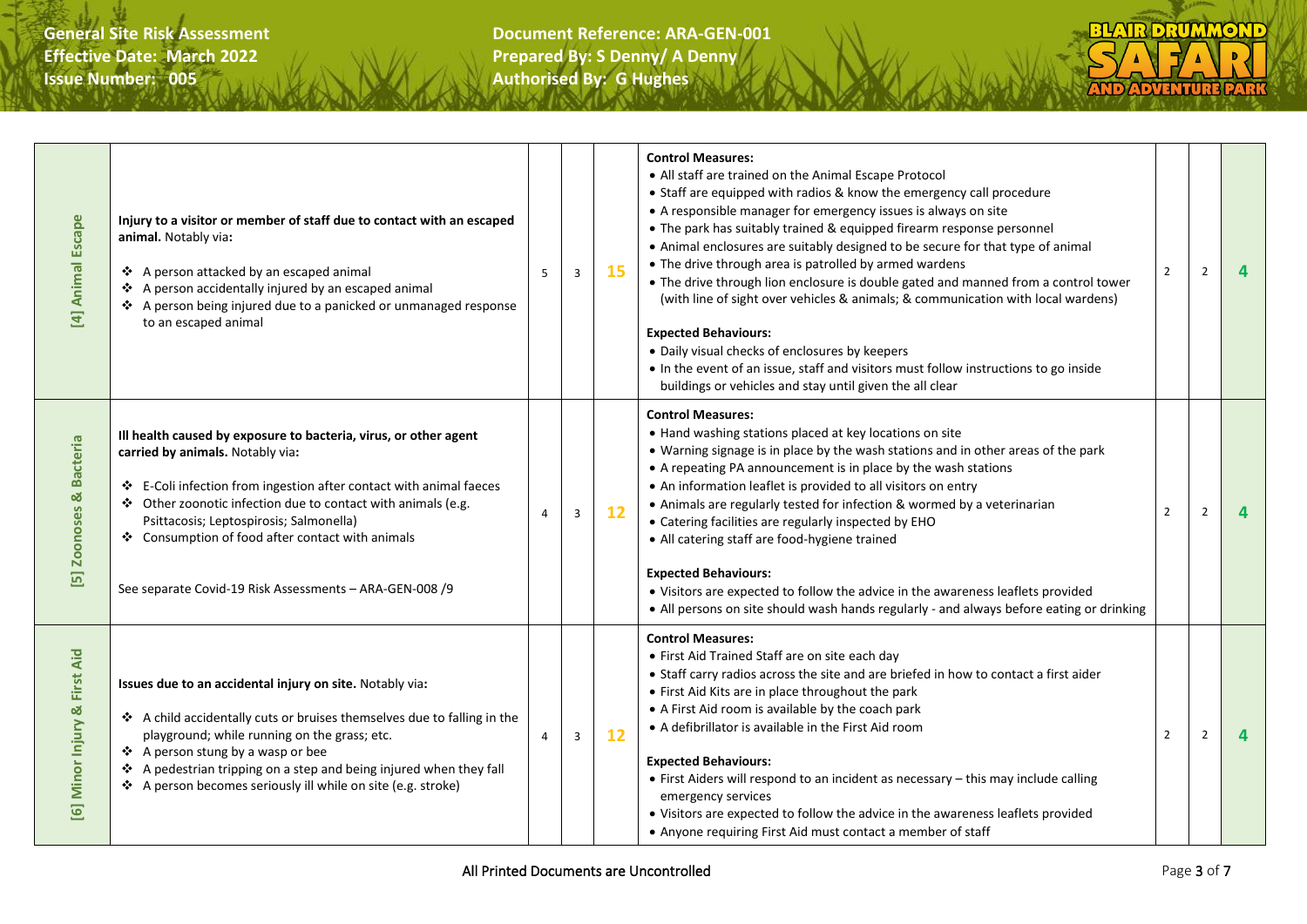

| [7] Electrical Safety                                        | Injury to a person due to contact with live electricity. Notably via:<br>❖ Contact with a defective or damaged piece of equipment<br>❖ Un-rated Electrical Equipment used outside becoming wet<br>❖ Children contacting electrical sockets or equipment                                                                                                                                                                                                                                                                                                                                                                              | 5 | 3                       | 12 | <b>Control Measures:</b><br>• PAT testing on electrical appliances is undertaken on a rolling basis<br>• All Staff briefed to visually inspect equipment prior to use<br>• Weatherproof outdoor sockets in place & used where appropriate<br>• Warning Signs at Mains Power locations<br>• Cables & sockets for amenities are sited away from public areas<br><b>Expected Behaviours:</b><br>. No indoor electrical equipment should be used outside<br>• Staff should report any damaged electrical equipment<br>• Children should not be allowed to access electrical sockets                                                                                                                                                                                                                                               | 5 | 1              | 5 |
|--------------------------------------------------------------|--------------------------------------------------------------------------------------------------------------------------------------------------------------------------------------------------------------------------------------------------------------------------------------------------------------------------------------------------------------------------------------------------------------------------------------------------------------------------------------------------------------------------------------------------------------------------------------------------------------------------------------|---|-------------------------|----|-------------------------------------------------------------------------------------------------------------------------------------------------------------------------------------------------------------------------------------------------------------------------------------------------------------------------------------------------------------------------------------------------------------------------------------------------------------------------------------------------------------------------------------------------------------------------------------------------------------------------------------------------------------------------------------------------------------------------------------------------------------------------------------------------------------------------------|---|----------------|---|
| / Emergency Escape Routes<br>Fire<br>$\overline{\mathbf{g}}$ | Injury to a person due to Fire. Level of injury ranges from minor to<br>fatality, caused by smoke inhalation or burns. Notably via:<br>❖ A localised fire or smouldering of work equipment<br>❖ Fire affecting a whole building or structure<br>❖ A vehicle fire<br>❖ A fire caused by a discarded cigarette<br>❖ A fire caused by an uncontrolled barbeque<br>* Blockage of escape routes from a building or structure<br>Additional injury due to a panicked response to a fire or alarm                                                                                                                                           | 5 | 3                       | 15 | <b>Control Measures:</b><br>• The Park is a 'No Smoking / Vaping' site. Designated smoking areas are marked<br>• All Staff are briefed to fire evacuation procedures<br>• Fire Alarms are in place in key buildings on site<br>• Fire evacuation procedure is given prior to every sealion show<br>• Buildings are all equipped with Fire Extinguishers - these are inspected annually<br>• Ashtrays are fitted in various locations for the correct disposal of cigarettes<br>• Fire Blankets are in place around the barbeque area<br>• Barbeques are mounted on metal, fire resistant plinths<br><b>Expected Behaviours:</b><br>• Smoking is only permitted in designated areas of the park<br>• The fire exits should never be blocked by equipment or materials<br>. No damaged electrical equipment should ever be used | 4 | 2              | 8 |
| 9] Falls from Height                                         | Injury to a person due to a fall from height; or injury due to being<br>struck by material falling from a height. Notably via:<br>❖ A fall down a flight of steps or off an edge<br>o Due to a slip on a wet or slippery surface<br>o Due to a broken or damaged step, platform, or handrail<br>o Due to an unsuitable flight of steps, handrail, or platform<br>❖ Equipment, tools, or materials falling onto a person from height<br>(e.g. material falling from a roof)<br>❖ For falls from height on playground equipment, non-powered<br>amusement equipment, or powered amusements, see sections<br>$[13]$ , $[14]$ , & $[15]$ | 4 | $\overline{\mathbf{3}}$ | 12 | <b>Control Measures:</b><br>• Viewing platforms and stairways across the park are designed to prevent falls<br>• Handrails & mid-rails are in place<br>• Anti-slip matting, grit, or other means are placed in key locations<br>• Viewing platform & step conditions are monitored regularly<br>• Suitable access equipment is available throughout the park<br><b>Expected Behaviours:</b><br>• Any damaged steps, handrails etc. should be reported immediately<br>• Users should always grip handrails and use steps correctly<br>• No climbing up on areas or stepping off of platforms is permitted                                                                                                                                                                                                                      | 3 | $\overline{2}$ | 6 |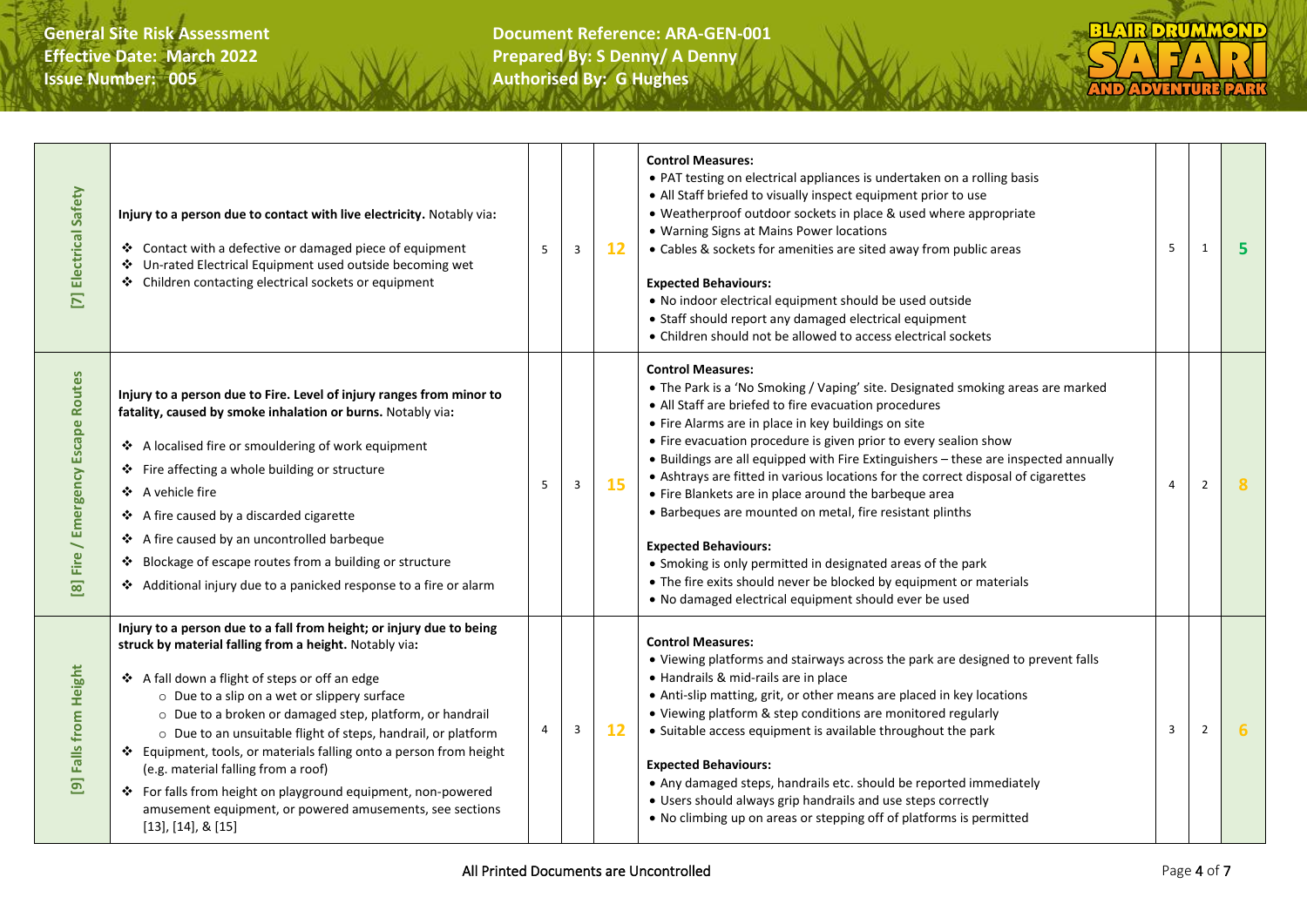| Falls<br>ಡ<br>[10] Slips, Trips, | Injury to a person due to a Slip, Trip, or Fall. Notably via:<br>❖ A slip or trip on un-even ground or other natural underfoot hazard<br>such as mud, rainwater, wet leaves, etc.<br>❖ A slip or trip on uneven walkways, damaged slabs, slippery steps,<br>or other surface designed & maintained for foot traffic<br>❖ A trip over trailing cables, hose lines, work equipment or other<br>materials left at floor level<br>❖ A slip on a wet floor, due to spillage or rainwater | 3 | 4 | 12 | <b>Control Measures:</b><br>• All ramps and steps which may become slippery shall have anti-slip paint or matting<br>• Staff are briefed on keeping walkways clear of obstruction - to minimise trip hazards<br>and remove trailing cables / hoses etc.<br>• All park employees are required to wear suitable footwear at work<br>• Warning Signs available to be posted as necessary (i.e. 'Wet Floor')<br>• The cause of any reported slip or trip shall be investigated and resolved safely<br><b>Expected Behaviours:</b><br>. Park operatives shall continuously monitor walkways, steps, etc. to ensure no trip<br>hazard develops or is created<br>• Any walkways or surfaces in poor condition should be reported to management<br>• Cables and hoses should be routed / secured off of walkways | $2^{\circ}$    | 3              | 6        |
|----------------------------------|-------------------------------------------------------------------------------------------------------------------------------------------------------------------------------------------------------------------------------------------------------------------------------------------------------------------------------------------------------------------------------------------------------------------------------------------------------------------------------------|---|---|----|----------------------------------------------------------------------------------------------------------------------------------------------------------------------------------------------------------------------------------------------------------------------------------------------------------------------------------------------------------------------------------------------------------------------------------------------------------------------------------------------------------------------------------------------------------------------------------------------------------------------------------------------------------------------------------------------------------------------------------------------------------------------------------------------------------|----------------|----------------|----------|
| <b>Open Water</b><br>$[11]$      | Drowning or serious injury due to falling into open water.<br>Notably via:<br>❖ A child or adult falling into water at the Splash Cats<br>❖ A child or adult falling into unsupervised open water at the river<br>or loch                                                                                                                                                                                                                                                           | 5 | 3 | 15 | <b>Control Measures:</b><br>• All Splash Cat Pedal Boat users are provided with buoyancy aids<br>• The Splash Cat Boat area is supervised by a member of staff, carrying a radio<br>• The Splash Cat water area is of limited depth, in which an adult can stand<br>• Warning Signs are posted at the banks of deep-water areas<br>• Life-rings should be posted along the banks of open water areas<br><b>Expected Behaviours:</b><br>• Buoyancy Aids & Vests shall be visually inspected for fitness<br>• Any change in circumstance (e.g. missing life-ring) must be reported to management<br>• Emergency Drills should be carried out during the year                                                                                                                                               | 4              | $\overline{2}$ | 8        |
| [12] Adverse<br>Weather          | Ill Health caused by exposure to adverse weather; or Injury due to<br>adverse weather. Notably via:<br>Sunburn or sunstroke on hot days<br>❖ Exposure or hypothermia on cold & wet days<br>❖ A tree, part of a tree, or part of a structure falling due to high<br>winds and striking a person                                                                                                                                                                                      | 4 | 3 | 12 | <b>Control Measures:</b><br>• Shelters & buildings are provided across the park<br>• Hot food and drinks are available in the restaurant<br><b>Expected Behaviours:</b><br>• On hot & sunny days, staff are encouraged to use sun-cream<br>• Any tree in a potentially dangerous condition after a storm must be reported                                                                                                                                                                                                                                                                                                                                                                                                                                                                                | $\overline{2}$ | $\overline{2}$ | $\Delta$ |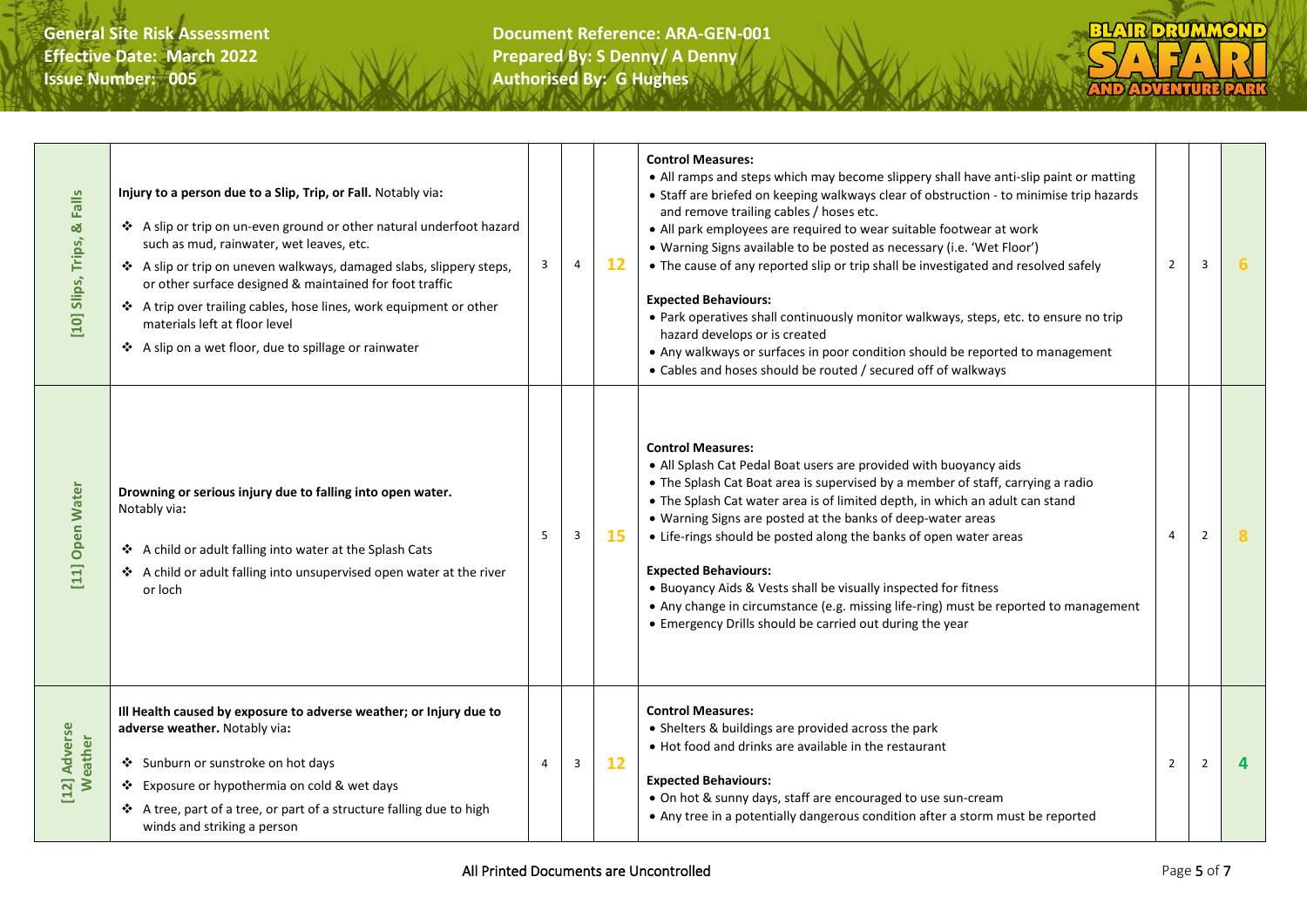

| Playground<br>$[13]$                       | Injury to a child or adult due to playground equipment. Notably via:<br>❖ A slip or trip on the wooden walkways/steps of the castle<br>❖ A fall from height on the castle, slides, or climbing wires<br>❖ Being struck by a swing, roundabout, or other moving equipment<br>$\div$ Falling from a swing, see-saw, or other moving equipment | 4 | $\overline{3}$ | 12 | <b>Control Measures:</b><br>• All Play Equipment is inspected annually by a Plant Safety contractor<br>. Play equipment is designed to reduce the chance of falls from height (e.g. via side<br>guarding at the top section of slides; high sided castle walls; hand-rails on steps)<br>• Swings have a clearly de-marked ground area around them<br>• Play Equipment is checked daily by members of staff<br>• Play sand is raked and litter-picked regularly<br>• Age / size differentiated play equipment is provided<br><b>Expected Behaviours:</b><br>• Responsible adults are expected to supervise their children in the playground areas<br>• Any play equipment in poor condition should be reported to management                                                                                                                                                                                                                                                                                                                                                          | 2 | 2 | 4 |
|--------------------------------------------|---------------------------------------------------------------------------------------------------------------------------------------------------------------------------------------------------------------------------------------------------------------------------------------------------------------------------------------------|---|----------------|----|--------------------------------------------------------------------------------------------------------------------------------------------------------------------------------------------------------------------------------------------------------------------------------------------------------------------------------------------------------------------------------------------------------------------------------------------------------------------------------------------------------------------------------------------------------------------------------------------------------------------------------------------------------------------------------------------------------------------------------------------------------------------------------------------------------------------------------------------------------------------------------------------------------------------------------------------------------------------------------------------------------------------------------------------------------------------------------------|---|---|---|
| Non-Powered Amusements<br>$\overline{[4]}$ | Injury to a child or adult on a non-powered amusement device.<br>Notably via:<br>Friction burns caused on the Astro Glide Slide<br>❖ Injury due to collision at the bottom of the Astro Glide Slide<br>❖ A fall from the Flying fox – to water or to ground<br>❖ Falling to water from the Splash Cats                                      | 4 | $\overline{3}$ | 12 | <b>Control Measures:</b><br>• Amusements are inspected annually via the Amusement Device Inspection Procedure<br>Scheme (ADIPS) and maintained in line with ADIPS guidelines<br>• The Flying Fox is inspected 6 monthly under LOLER & maintained regularly<br>• Each amusement is manned by a member of staff, equipped with a radio<br>• The member of staff shall:<br>○ Control users of the Astro Glide such that the way is clear before another slides<br>○ Ensure all Astro Glide users have a mat and start on it correctly<br>o Ensure all Splash Cat boat users have a buoyancy vest<br>o Ensure Splash Cat boat users are the correct age/size/are suitably accompanied<br>○ Check all flying fox users are the correct size to use the equipment<br>o Check all flying fox users are aware of how to use the flying fox<br>• Safety information is provided at each amusement via clear signage<br><b>Expected Behaviours:</b><br>• Equipment users must follow safety guidance given by signage and staff<br>• Any equipment which is damaged or worn should be reported | 3 | 2 |   |